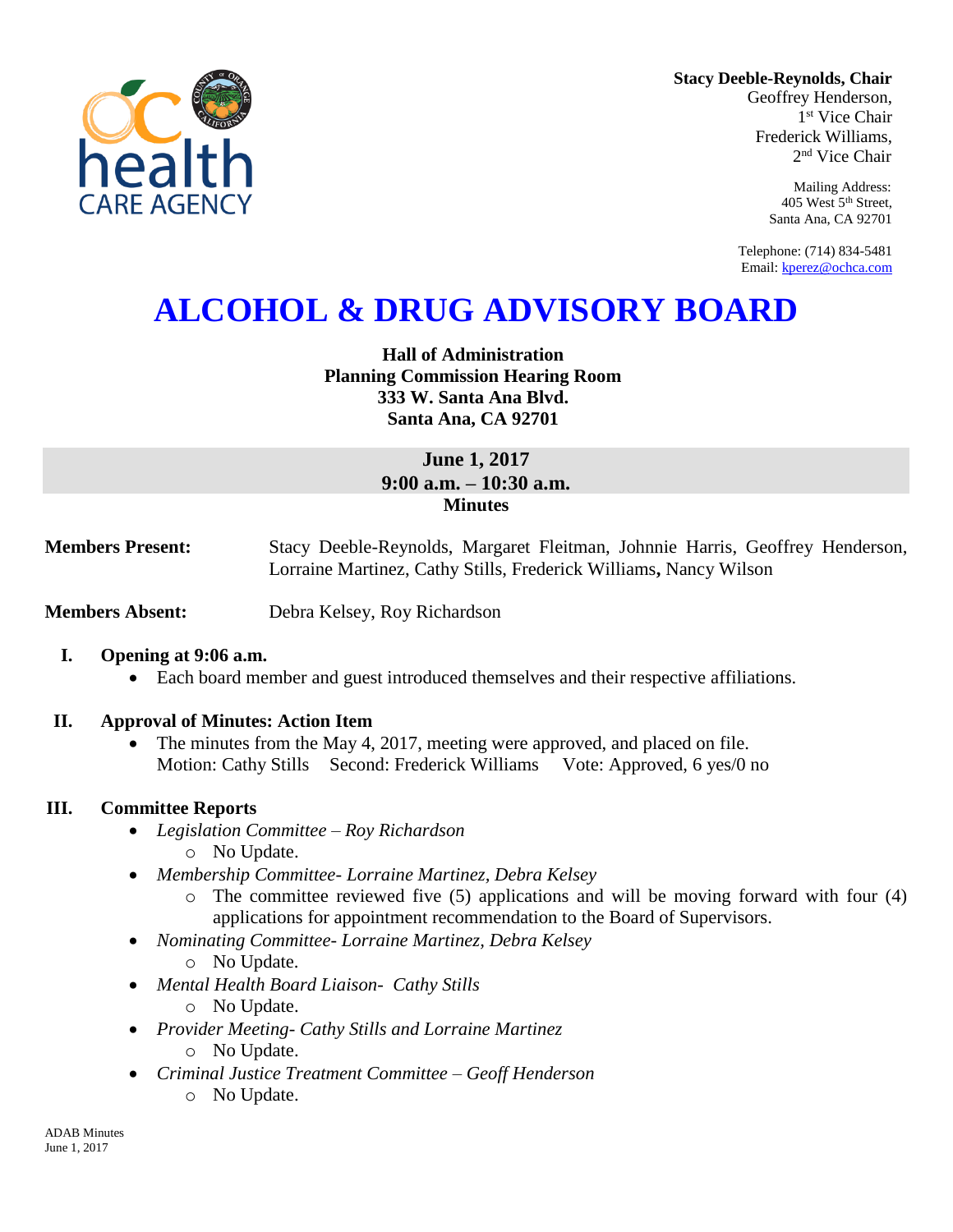- *Community Forum Planning Committee – Geoff Henderson, Lorraine Martinez, Debra Kelsey, Margaret Fleitman*
	- o The planning Committee has finished their survey and will be sent out to the community in the next couple of days. The survey will be intended to solicit information from the community and providers. The opioids forum is still on hold, the committee is exploring other opportunities to partner with other agencies in their events during Recovery month in September. A virtual conference is also an option they have been discussing as an alternative option to the forum.
- Community Collaborative Committee:
	- o *Orange County RX & OTC Coalition: Margaret Fleitman*
		- No Update
	- o *Orange County Substance Abuse Prevention Network (OCSAPN): Stacy Deeble-Reynolds*
		- Their annual conference is scheduled to take place on October 6, 2017, with their theme being "Dignity, Unity, and Equity". They will focus on understanding the various population being affected by substance abuse and mental health disorders.
	- o *Mental Health Services ACT (MHSA) Steering Committee: Cathy Stills, Geoff Henderson* No Update.
	- o *Orange County Tobacco Education Coalition (OCTEC): Stacy Deeble-Reynolds*
		- No Update.

# **IV. Old Business-**

*Position on Fee increase requests for DUI and PC 1000 Programs***:** 

The ADAB members engaged in a discussion with Dr. Horner to clarify some of their concerns. Stacy clarified some points that have been addressed over the past two meetings prior to their voting on their support towards the increase.

Stacy called for a vote for those in favor of supporting the fee increase for the DUI and PC 1000 programs. Members of the ADAB who were present were all in favor of supporting the increase of both programs, with an 8 yes/ 0/ no vote.

## **V. New Business-**

- Stacy informed the board on a marijuana curriculum that the Orange County Department of Education (OCDE) staff has been working on for parents of youth and staff at youth serving organizations. They are currently conducting study groups out in the community to obtain feedback about how marijuana is impacting the community.
- Geoff Henderson provided information about an article that was published through the Orange County Register, on addition and specifics on things that have taken place in the community. Some members expressed their concerns about the issues that were expressed in the articles about the rehabilitation centers. Stacy asked for the article to be sent out the rest of the Board members to engage in a discussion at the following meeting.

# **VI. BHS Update:**

*Annette Mugrditchian-* Grandmas House of Hope has added sober living for the AB 109 clients and adding beds for male capacity. The Substance Use Outpatient Request for Proposal (RFP) is out but is still pending, we have received several responses which are being reviewed. In addition, the Residential Treatment waitlist has gone down to 180, with 122 males and 58 females equivalent to a four (4) week wait period. The County has lost two providers, Casa Elena and La Familia, however we are looking at negotiating a provider for co-occurring residential treatment which will provide 6-10 beds. Drug MediCal rates will be submitted to the state before the June 30<sup>th</sup> deadline. We will have a provider